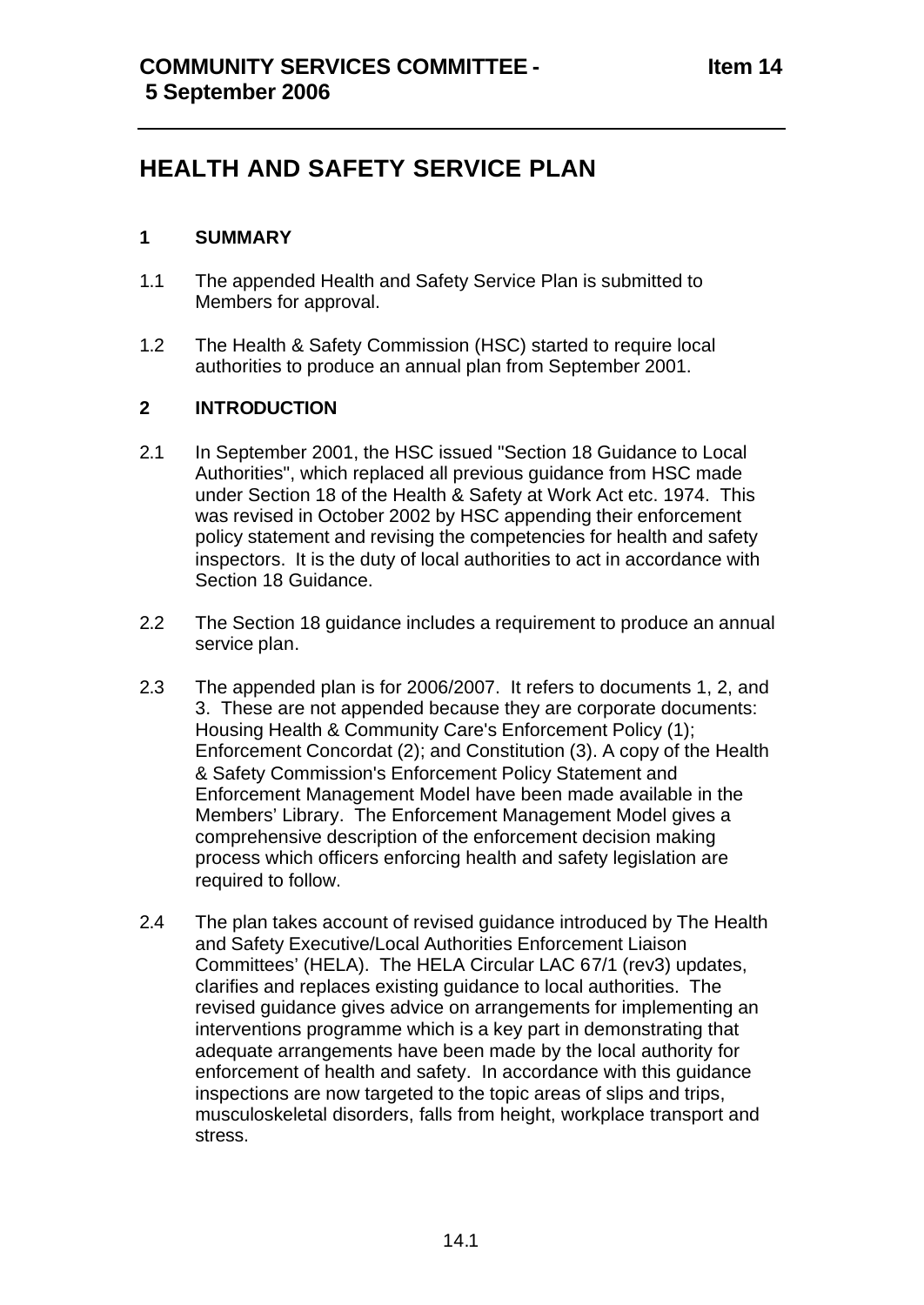2.5 Since last year's report, the HSC have endorsed a number of new strategies which supplement the topic-based approach. The FIT 3 ("Fit for Work, Fit for Life and Fit for Tomorrow") Programme is a portfolio of evidenced-based campaigns for the Health and Safety Executive (HSE) and local authorities, designed to reduce accidents and ill health in workplaces. It covers areas such as occupational asthma in bakeries, contact dermatitis in hairdressers and florists, asbestos, etc., which have been included in the service plan

## **3 HEALTH AND SAFETY SERVICE PLAN**

- 3.1 The service plan should include information on the following:
	- $\triangleright$  Future objectives and major issues that cross service boundaries;
	- $\triangleright$  Key programmes, including a planned inspection programme in the context of the current HSC Strategic Plan and Strategy;
	- $\triangleright$  Information on the service that is being provided;
	- $\triangleright$  The means by which these services are going to be provided;
	- $\triangleright$  Any performance targets and how they will be achieved:
	- $\triangleright$  A review of performance to address any variance from meeting the requirements of the service plan.
- 3.2 Local authorities should consult interested parties, including local employers and employees and their representatives. A copy of the service plan has been sent to local Chambers of Trade and Federations of Small Businesses.
- 3.3 Service plans will be reviewed as part of the inter-authority auditing process which local authorities are required to undergo at least every 5 years. The next audit is due to be undertaken in 2007.

## **4 RESOURCE IMPLICATIONS**

4.1 The health and safety service plan has been based on the existing resources and workloads. Any alterations to these levels will have an impact on the work programme.

#### **5 LEGAL IMPLICATIONS**

5.1 The HSC has default powers should a local authority fail to comply with their legal requirements.

#### **6 RECOMMENDATION**

6.1 It is proposed that the Committee **RESOLVES T**o approve the Health and Safety Service Plan.